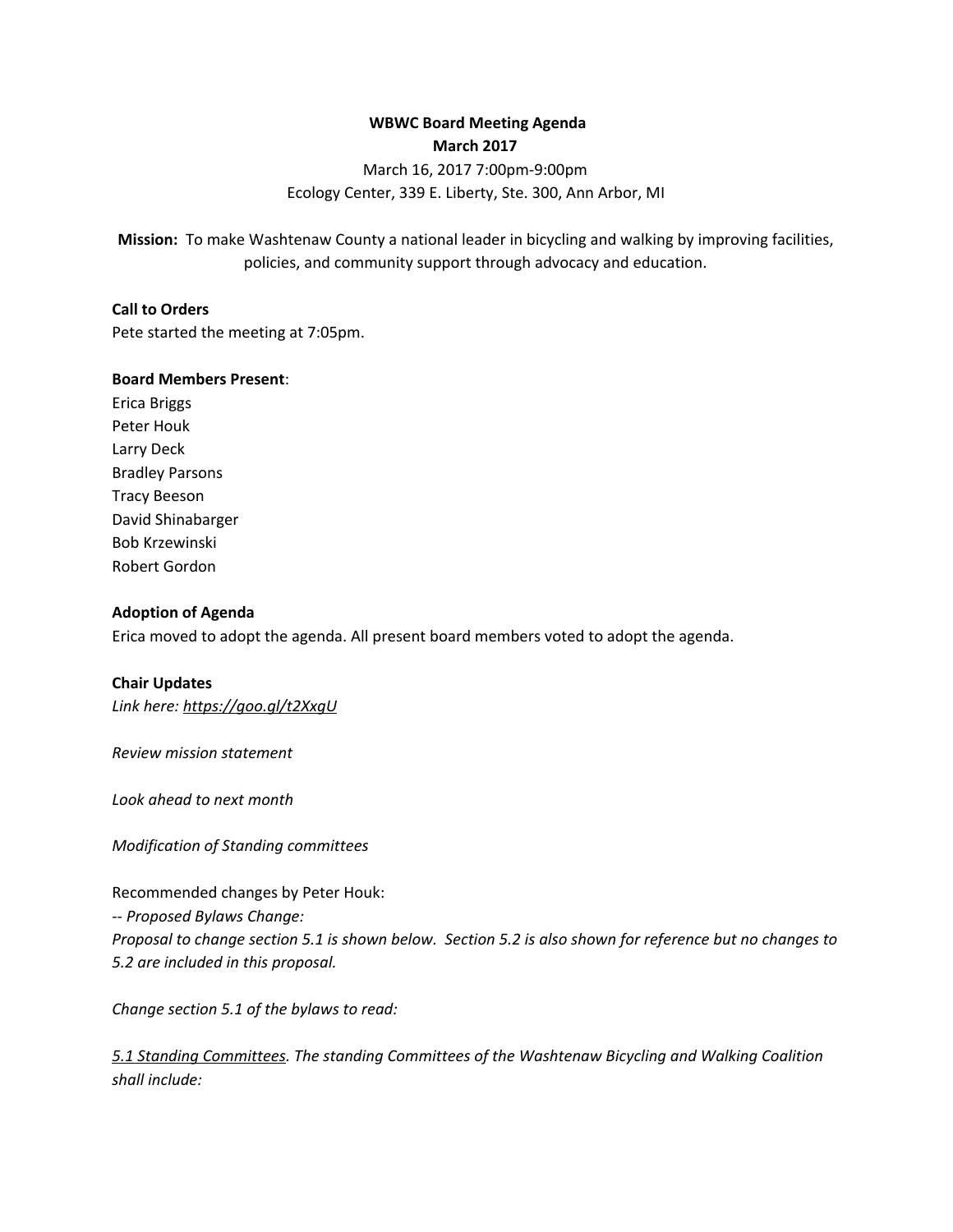- *● Nominating*
- *● Membership*

Each Committee shall have such functions as are assigned to it from time to time by the Board of *Directors. A Committee designated by the Board may exercise any powers of the Board in managing the Washtenaw Bicycling and Walking Coalition's business and affairs, to the extent provided by the written resolution of the Board. The designation and appointment of any such Committee and the delegation and appointment of such Committee and delegation thereto of authority shall not operate to relieve the Board of Directors, or any individual Director, of any responsibility imposed by law. No Committee, however, shall have the power to:*

*a. amend the Articles of Incorporation;*

- *b. adopt an agreement of merger;*
- *c. amend the By-Laws of the Corporation;*
- *d. fill vacancies on the Board of Directors;*

*e. fix compensation of the Directors for serving on the Board or a Committee;*

*f. recommend to members the sale, lease or exchange of all or substantially all of the Corporations property or assets;*

*g. recommend to the members a dissolution of the Corporation or a revocation of dissolution; or h. terminate memberships.*

Erica moved that we strike all committees from the bylaws section except for the nominating committee. So**, the adopted phrasing is:**

*5.1 Standing Committees*. The standing Committees of the Washtenaw Bicycling and Walking Coalition shall include:

● Nominating

Each Committee shall have such functions as are assigned to it from time to time by the Board of Directors. A Committee designated by the Board may exercise any powers of the Board in managing the Washtenaw Bicycling and Walking Coalition's business and affairs, to the extent provided by the written resolution of the Board. The designation and appointment of any such Committee and the delegation and appointment of such Committee and delegation thereto of authority shall not operate to relieve the Board of Directors, or any individual Director, of any responsibility imposed by law. No Committee, however, shall have the power to:

- a. amend the Articles of Incorporation;
- b. adopt an agreement of merger;
- c. amend the By-Laws of the Corporation;
- d. fill vacancies on the Board of Directors;
- e. fix compensation of the Directors for serving on the Board or a Committee;
- f. recommend to members the sale, lease or exchange of all or substantially all of the Corporations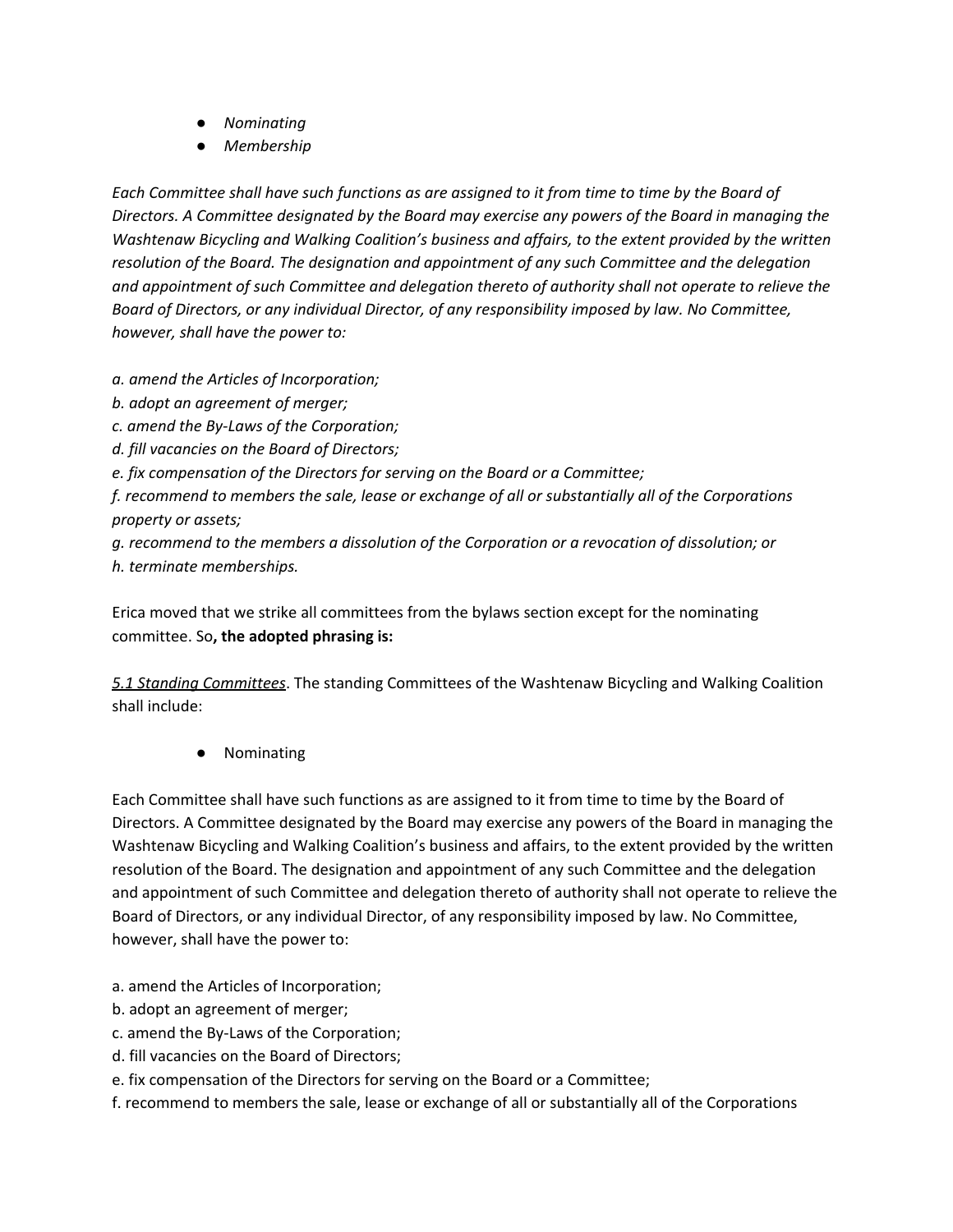property or assets;

g. recommend to the members a dissolution of the Corporation or a revocation of dissolution; or h. terminate memberships.

5.2 Special Committees. The Board of Directors may authorize the establishment and termination of special Committees for temporary activities of the Washtenaw Bicycling and Walking Coalition. oard.

4) Larry moves that minor changes to 2017 goals and committees: keep nominating a separate committee and assign it the goal of nominating board members and directors. Changes to the by-laws were approved.

#### **Secretary Notes**

*February Minutes:* Larry moves to adopt the February meetings. All present board members voted to pass the February notes.

*Calendar:*

*November Minutes*: <https://goo.gl/BV77P1>

#### **Treasurer Report**

*March Report:* <https://goo.gl/iVX4xL> Robert moved to pass the treasury reports. Larry seconded. All board members present voted.

#### **Communications**

*Newsletter:* Ideas for the upcoming newsletter to include.

*Meeting Reports:* <https://goo.gl/Gs679v>

#### **Education / Outreach**

*Sunset Slow Roll --* David doesn't have a hard ask, but will bring specific ask for the board for the next meeting.

*Bike Day at REI:* Saturday, March 25th from 11am-2pm. David volunteered to run a booth to process memberships, talk to REI about potential sponsorship/partnership, etc.

*Bike Events:* 3/31: Campus Bike Club/Bike-In Events 5/6/2017: Ypsi -- Bike Rodeo fair at Lincoln Elementary -- giving away helmets 5/12/2017: Bike Rodeo -- another elementary school

#### **Government Relations Committee**

*Update on Crosswalk Guidelines:* Update from Erica: Last meeting in February, suggested adopted